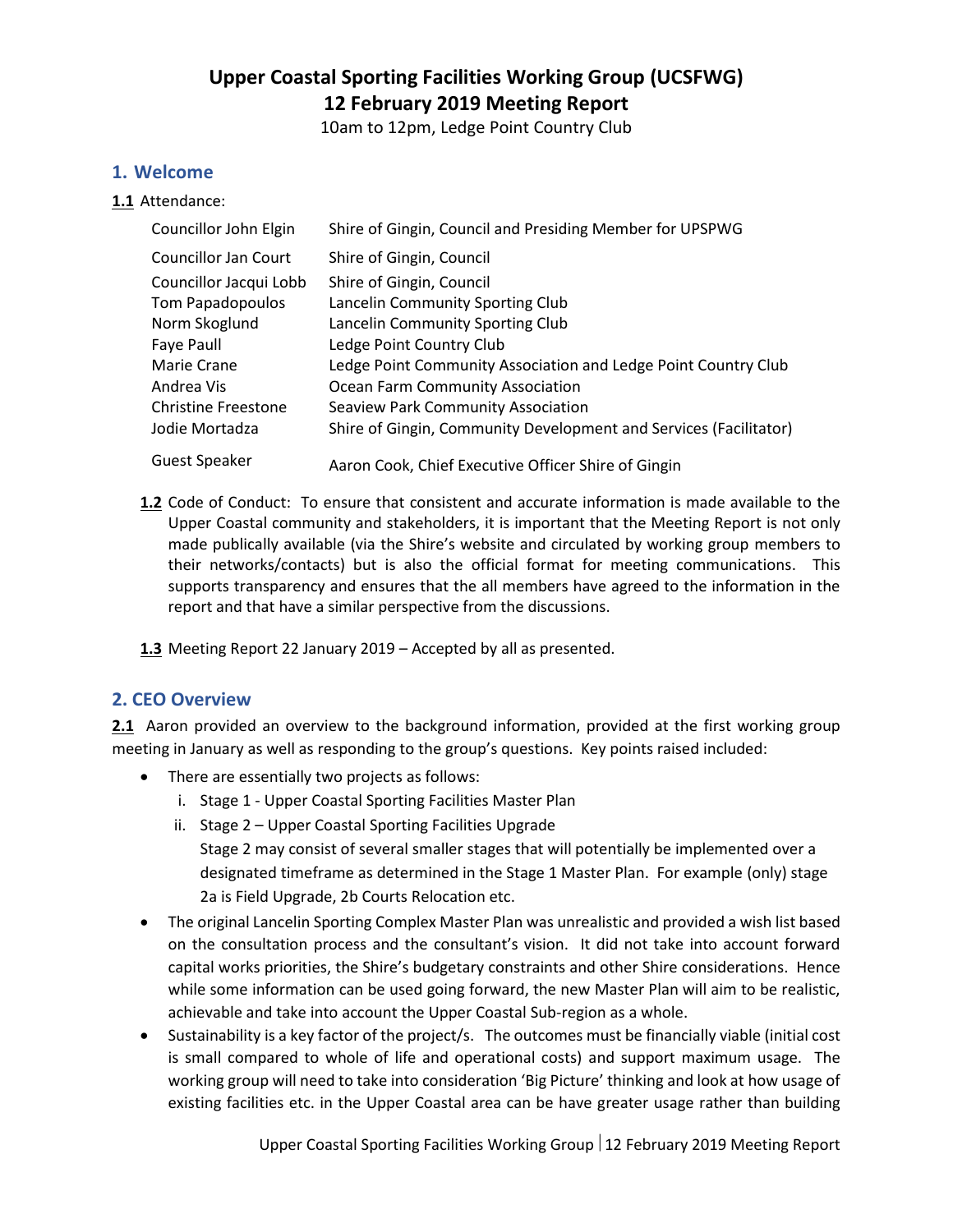new ones. The reality is not everyone will be happy with the outcomes but it is important that we plan for and deliver a project that is feasible and is a great investment to grant funders to support the likelihood of attaining funding dollars to make it happen.

- While there is an expected increase in population, consideration would be as to how the facilities can grow if and as required, rather than over committing now (e.g. resourcing, finically etc.) based on a forecast or prediction.
- Important that there is clubs and community collaboration across the Upper Coastal sub-region. Need to work out what their priorities are and identify those that are shared to see if there are opportunities to work together. In conjunction with this, clubs/groups need to look at what is viable for them including operating costs, volunteers to operate etc. as this is crucial to sustainability and future viability. Not only will these stakeholders need to consider how they can collectively meet their needs but they will also need to provide a significant contribution towards the project, whether that be cash and/or in-kind contribution. If the clubs are unable to then this may suggest they are not financially viable to maintain additional/improved facilities. It also means there is greater community ownership and investment which in turn supports greater usage.
- Grant funding and grant programs have significantly reduced in recent years and the funder expectations to support grant investment, greater competition for funds and need to prove outcomes has notably increased. For example evidence based data and cost benefit analysis are required to demonstrate to the funder that the proposed project is actual a proven need and that the cost of the project is comparable to the benefits. In addition the Shire must prioritise projects and potential funding sources. The Ledge Point to Lancelin road would be a priority in this case and as such may reduce potential funding sources for Stage 2 projects if applied consecutively (etc.).
- The Shire of Gingin must all consider priority projects and resourcing requirements (e.g. budget allocations/whole of life costs, staffing to deliver on etc.) in addition to this project. This includes projects in the Lower Coastal and Rural Gingin sub-regions as well as other Upper Coastal projects such as the proposed Ledge Point to Lancelin Road. At any time staff are working on several infrastructure projects (often with community members and/or stakeholders who are also passionate about their projects) and as such need to consider how each can be resourced appropriately taking into account the various resourcing constraints. The working group were advised that a 1% increase in rates equates to approx. \$80,000 which then would be split across five towns, several residential towns and numerous rural residential and agricultural communities.

There was a question from a working group member as to whether private investment was an option however there were various important considerations in this model including community support and access and how clubs could continue to make an income. Could be an option but would need significant assessment to determine an appropriate working model for all stakeholders.

Working group members advised that the above information was very relevant to the Upper Coastal community and it was asked whether a presentation could be delivered by Aaron and Councillor John Elgin to better inform.

*Update: This presentation is proposed to be held on Wednesday 27 March at the Lancelin Sporting Complex (to be confirmed), from 6pm arrival with refreshments and a 6.30pm start. The meeting will include a question and answer session (questions are to be submitted prior to the meeting) and will finish at 8pm.* 

Upper Coastal Sporting Facilities Working Group 12 February 2019 Meeting Report